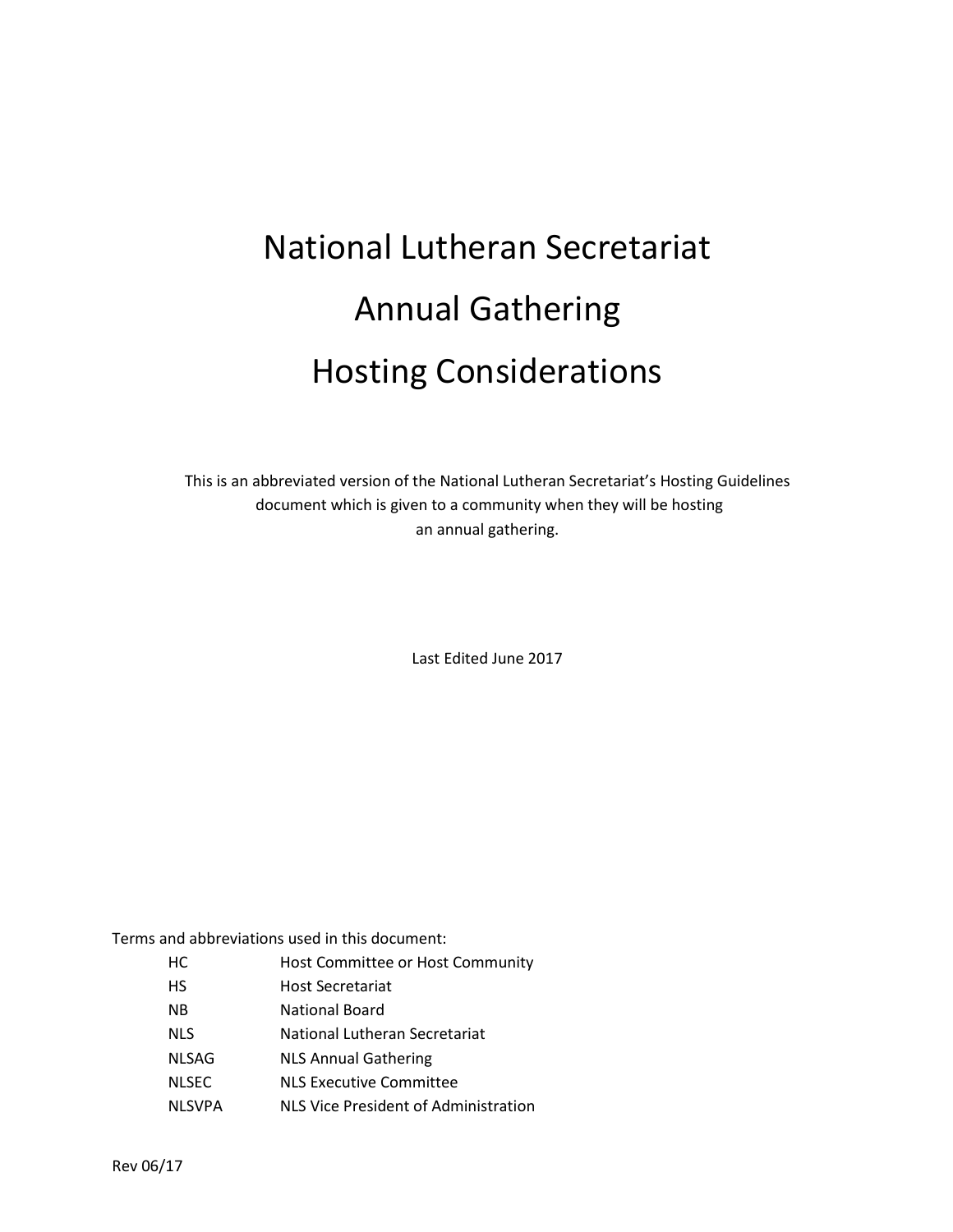*Proverbs 1:20 ff - Wisdom cries aloud in the street… she raises her voice …" How long, O simple ones, will you love being simple?*

*Wisdom is different from intelligence. Intelligence seeks knowledge and seeks to eliminate ambiguity. Wisdom on the other hand, resists automatic thinking, seeks to understand ambiguity better, to grasp the deeper meaning of what is known and to understand the limits of knowledge.*

*Robert J. [Sternberg](http://www.amazon.com/Wisdom-Its-Nature-Origins-Development/dp/0521367182), PhD.*

### Preface

Please read the above quotation and hear it as a plea from the Via de Cristo community for you to approach the National Lutheran Secretariat's Annual Gathering with wisdom rather than simple intelligence. The document you hold contains a great deal of intelligence accumulated through the many years our communities have gathered. However, you may stifle the Holy Spirit, if you read it simply as an instruction manual. Our hope is that you begin now praying for wisdom; and never cease from that prayer until all final reports have been filed following your year of hosting.

The strength of the Cursillo® method is our dependence on the Holy Spirit and our commitment to prayer. Our 3-day events are not the performance of a well written play but a creation by the Holy Spirit allowing an encounter with the Living Word. As "Wisdom calls in the street (Prov. 1:20)" so Wisdom beckons to you now. Our intent is to provide you with enough information that you might go to the Lord in prayer; with enough insight to ask for vision. . We want each person called to the host team to be willing to use their gifts under the direction of God. We pray all team members blend their personal gifts in humility and service for the benefit of all.

### *Hosting Is Honorable Serving*

From the beginning, the National Lutheran Secretariat (NLS) met in order to share common fundamentals and to be a resource to the movement we now know as Via de Cristo. It met regularly to develop materials that carried a Lutheran perspective on a  $4<sup>th</sup>$  Day movement similar to other  $4<sup>th</sup>$  day movements that are impacting people and churches around the world. In more recent years, the NLSAG has served as a training / sharing ground where the essentials of the movement are encouraged. Ideas are shared and discussed, still with intention to be a resource to its communities.

Historically the opportunity to serve as host to this gathering was perceived as an honor. In the very beginning the host community would house delegates in the homes of local Cursillista. Even though it was a lot of work, the hosts considered it an honor, much like putting on a weekend – serving Christ and those He loves. The focus was on Jesus Christ and all sacrifice was gladly made.

However, as the movement grew, it became more practical to keep everyone together on a common "campus". Rather than have participants spreading out to local homes in the evening, people were able to stay close, enjoy fellowship, and/or meet later into the night. Morning activities could begin earlier with stronger attendance. Some intimate times with the local communities were lost, but much was gained by continuing to use campus settings.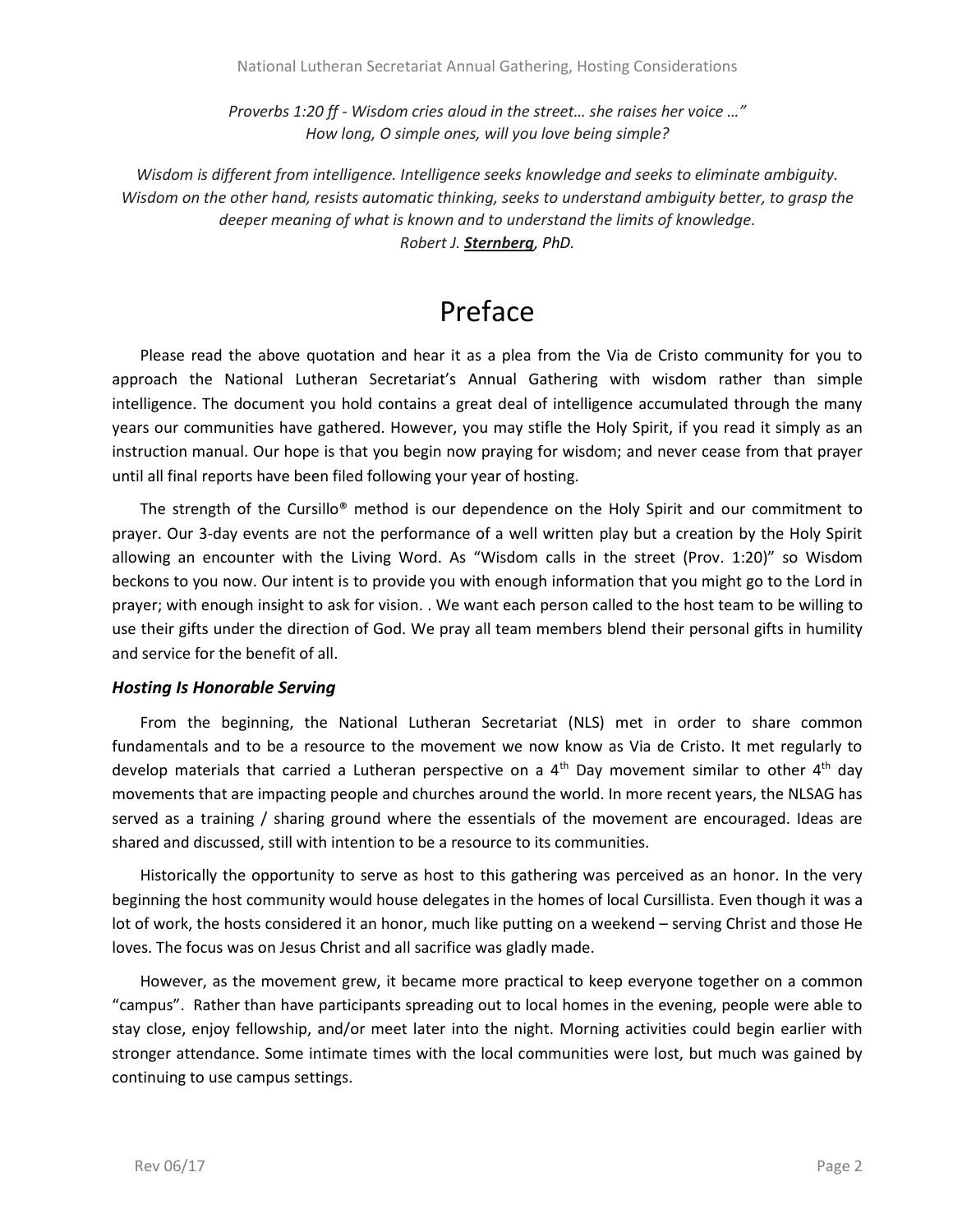Over time, attendance grew to an average of 200. This meant that hosting, while still an honor would be more of a challenge. The challenge would be logistical, financial and spiritual. Along with a larger venue comes the need for more focused event planning and many questions. The NLSEB knows many of the questions already and has created this document to help answer those questions. Knowing full well that each venue is different, this document is meant to serve as a template or framework so each Secretariat does not have to start from scratch.

Hosting today requires communities to be creative about fund raising, grant writing, event promotion, transportation and working with teams of people to make it all happen with the bottom line still that of service to our Lord; service that reflects our abiding love for one another.

While continued, growth is desirable, event planning can become event oriented and the danger becomes a loss of focus on why we do what we do. The danger can be expressed - "we" are doing this for "them" - and community becomes distracted, if not divided. The amount of money involved is sizable and questions often arise, is this "our" money or "their" money? When the gathering is over, do we ship the money "we" worked for to "them" or do we "get to keep it for our community?" It is a perfectly natural, human question. The answer to the question should be equally natural and spiritual. "Our money" is, in fact, Christ's money. Christ has enabled us to raise it for this ministry.

All of our secretariats, as they are able, support the movement in one way or another. When sponsoring a national gathering "we" is actually defined as all of us in the Via de Cristo. Individuals must guard against a parochial attitude that shrinks "we" to single Secretariat. Fund raising at this level is done with the intention of the national body benefitting; the national gathering, as being the recipient. However, the NLS understanding the effort and struggle imposed on a Hosting Secretariat, determined that once all true expenses are paid, the excess is to be divided between the Host Community and the NLS. It is not the Host Community's responsibility to forward any money to anyone other than the NLSEC when the event has completed.

It becomes the NLSEC's responsibility, on behalf of all affiliated Secretariats, to determine how best to invest those funds in Christ's mission. There are other expenses that the NLSEC incurs, which the host committee never sees. I.e.: there are Secretariats unable to attend due to lack of funds for one reason or another that would be able to attend through "scholarships". There have been occasions when a host committee has needed supplemental funds from the NLS. While we never want a Hosting Committee to lose money, we also do not want to encourage them to be so focused on the dollars that they miss out on the blessings of community building that hosting makes possible.

There are indeed many temptations that the evil one can use to lure us away from Christ's mission set forth in this gathering. Our mission, together, is to make possible the National Gathering! We wish to encourage everyone around the nation to stay the course, to honor the gift of the Via de Cristo, and to make a positive impact with Christ's love to any environment where we are gathering.

Let us remember to rejoice in the honor we are given to serve.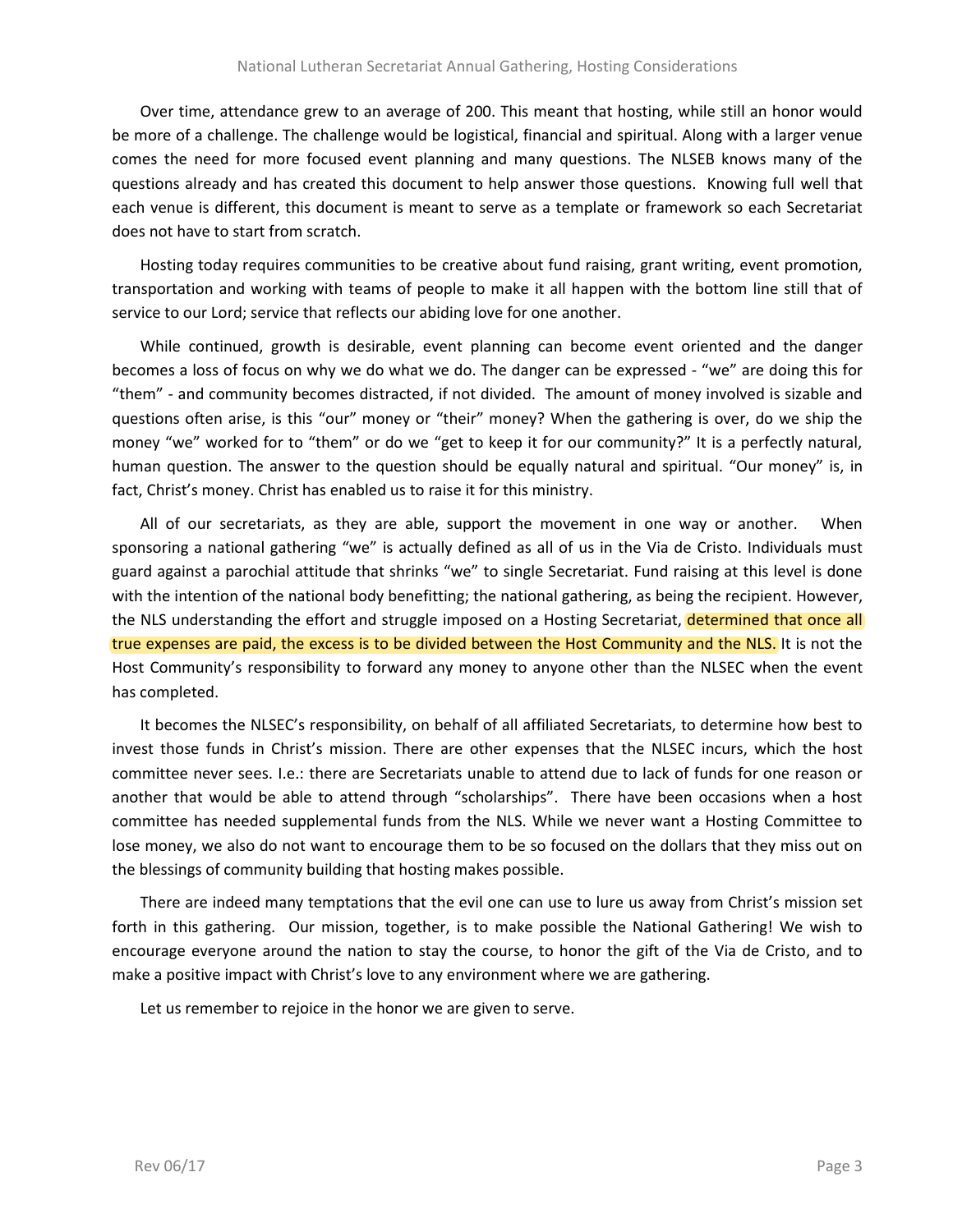## **Introduction**

"The purpose of the NLS is to foster and encourage renewal in the Christian faith in the Lutheran Church and in the larger world community by presenting the fullness of Christ's ministry by both the laity and clergy. The NLS aims at bringing Christians to a fuller personal knowledge of and a relationship with the Lord Jesus Christ and a deeper level of commitment to Him and to spreading His word."<sup>1</sup>

The NLS shall be the means by which many Via de Cristo communities may be represented on Via de Cristo matters of national interest and the means by which the NLS can effectively communicate with other structures within the Lutheran Church and other organized bodies.

### The purpose of the National Lutheran Secretariat Annual Gathering (NLSAG):

- 1. It is a gathering of delegates from member secretariats to conduct the necessary business of the NLS.
- 2. It is to learn and share. This may be accomplished through forums, workshops, seminars, small groups and/or guest speakers, discussing how other secretariats are successfully carrying out the Via de Cristo Mission.
- 3. It is to hold true to and teach the rudiments of our movement, the fundamentals of Via de Cristo, and visions for the future as we change and grow, while maintaining continuity with the gift that has been given to us.
- 4. It assists the hosting secretariat in furthering their movement by building relationships and developing leadership in a non-monetary way.

In order for the NLSAG to be a success, many people need to be involved, each with their own tasks to complete, constantly and consistently with an attitude of servanthood. It is a mutual effort of two groups:

- 1. **The NLS Executive Committee (NLSEC)** with the NLS Vice President of Administration (NLSVPA) as the liaison.
	- a. NLSEC consists of: Executive Director, President, Spiritual Director, VP of Administration, VP of Outreach, Secretary and Treasurer
- 2. **The Host Committee (HC)** from the Hosting Secretariat(s) with HC Chairperson(s) as the liaison(s).
	- a. HC consists of teams of people: Chairperson(s) and Assistant(s), Spiritual Director(s), Treasurer, Secretary, Communications, Facilities, Food, Fund Raising, Hospitality, Housing, Music, Palanca, Public Relations, Registration, Technology and Transportation.

If the two groups, open to the Holy Spirit, do their homework well, and communicate well, they will be "Partners in Success", conducting a successful NLSAG and building a stronger local community.

\_\_\_\_\_\_\_\_\_\_\_\_\_\_\_\_\_\_\_\_\_\_\_\_\_\_\_\_\_\_\_\_

*<sup>1</sup> Excerpt from the Constitution and By-laws of the National Lutheran Secretariat Preamble*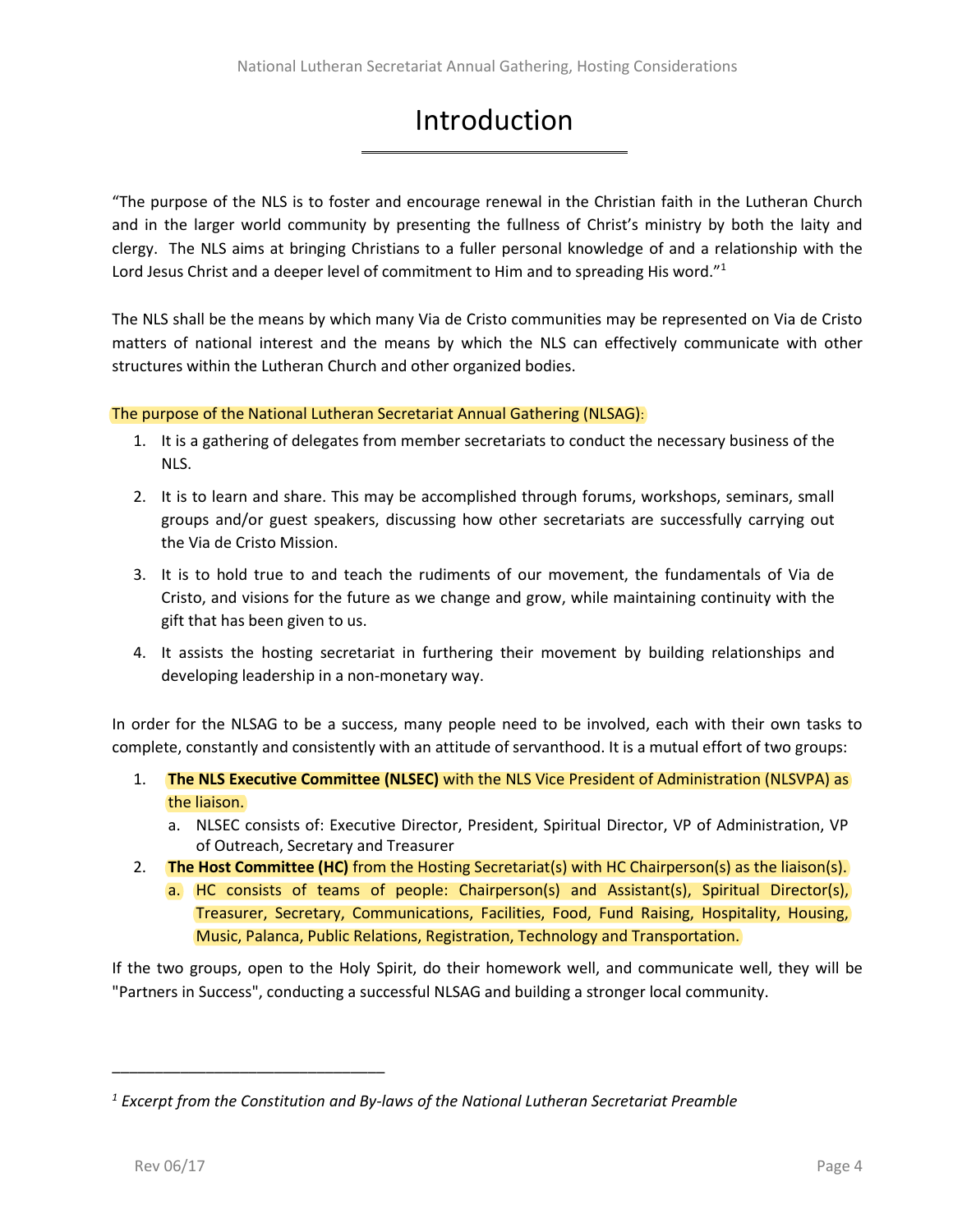### The Hosting Process Explained

**Who Can Host an NLSAG?** Any Secretariat with the desire, support, location and servant heart.

### **What's next if we are thinking about hosting?**

- $\triangleright$  Pray for discernment and read this document!
- $\triangleright$  Begin the discussion with your Secretariat.
- $\triangleright$  A solicitation will take place each year to recruit future Secretariats to host an annual gathering.
	- ❖ The NLSVPA will try to have gatherings scheduled at least 2-3 years from now.
	- ❖ Ideally, each Region will be willing to host or co-host once every 7 years and the gathering will move around the country equally.
- ➢ Interested communities need to let the NLS VPA know that they are interested.
	- ❖ The NLSVPA will send the current version of the Full Hosting Guidelines and any related documents for your Secretariat to read thoroughly. As needed for discernment ask questions of the NLSVPA.
- $\triangleright$  Persons of the interested hosting community(ies) need to get formal approval from their local Secretariat. How?
	- ❖ The Secretariat(s) should have a 501(c)(3) tax exempt status with identification number.
	- ❖ When multiple communities are hosting the NLSAG together, decide which Secretariat's 501(c)(3) tax exempt identification number will be used. The Secretariat whose tax-exempt identification number is being used shall, for purposes of this document, be referred to as the HS.
	- ❖ The Lay Director of the HS creates a letter of intent to the NLSVPA who confirms the offer.
	- ❖ The Secretariat will need to designate an HC chair/co-chair to be the liaison with NLSEB.
	- ❖ Once you have made the decision, commit to it! Pray without ceasing!!
- $\triangleright$  Re-read the large document, pull it apart and use it for team meetings. The whole team does not need the whole document before you get started. Just a few need to be very familiar with the document.

### **What are the Key Responsibilities of Hosting Communitiy(ies)**

- $\triangleright$  Pray and prepare yourselves, and your community, to invite and to serve 200 attendees to your location!
- $\triangleright$  Recruit willing and able local host community leaders and volunteers to be a part of the Mid-Year process as well as the NLSAG that you will host.
- ➢ Locate and secure a facility that can house, feed and provide meeting space for the NLSAG
- ➢ Send a delegation to the NLSAG prior to the one you will be hosting to shadow counter parts.
- ➢ Provide logistical support during the mid-year and the NLSAG transportation, meals, etc.
- ➢ Appoint a treasurer to handle funds in a fiscally responsible way. Open a new account and do not comingle funds for any reason. Know who covers what, because the NLSEC will pay for some expenses along the way. (from mid-year to the gathering)
- $\triangleright$  Promotional people and fund raising people need to be in place early. Read the section on Funding.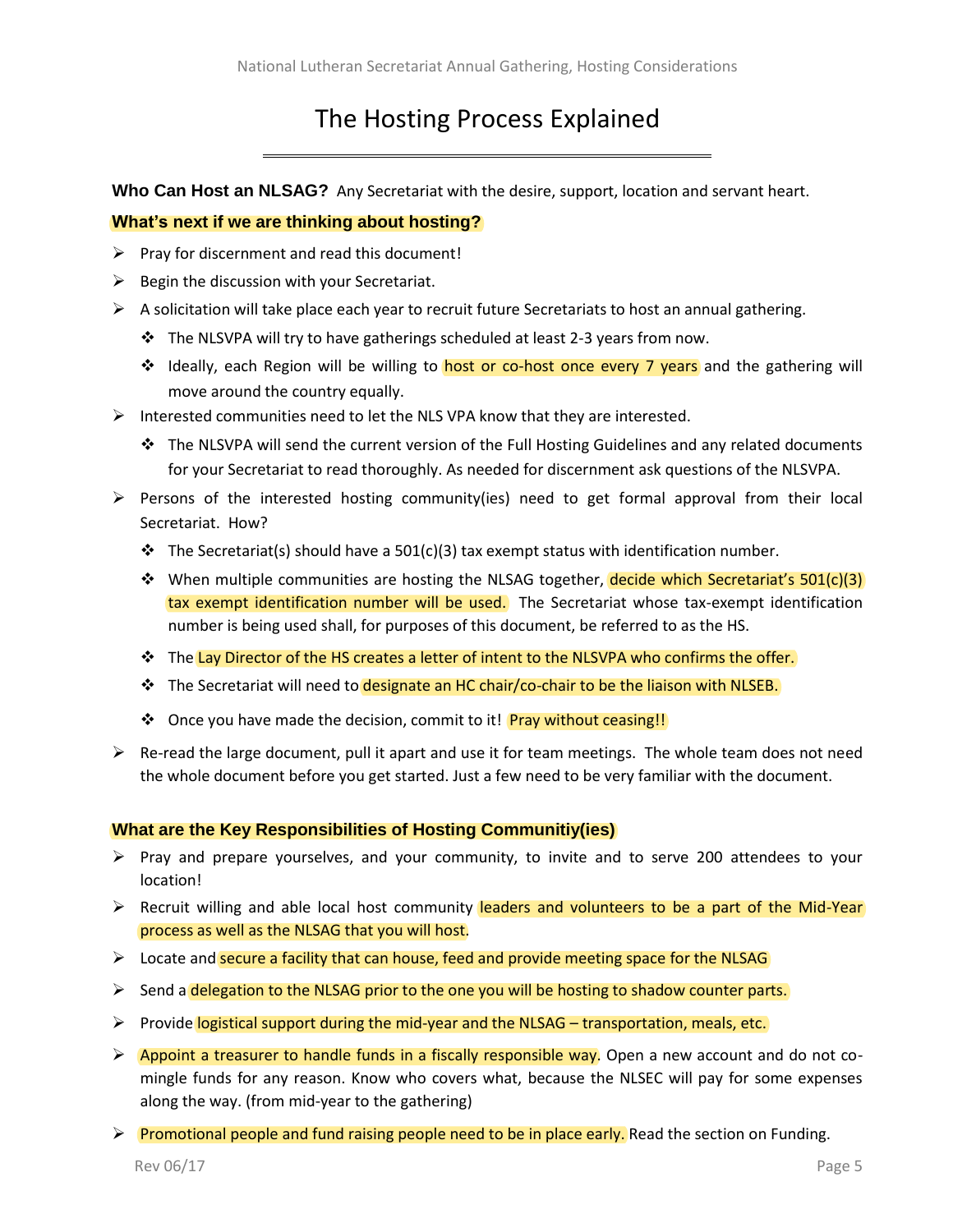### **What about the Location or Site Selection?**

- $\triangleright$  Pray. Ask the Holy Spirit to guide you to the site of HIS choosing
- > Timing? The NLSAG begins on the fourth (4<sup>th</sup>) Thursday in July each year. The Mid-Year meeting is held approximately 8 to 9 months before the NLSAG in October or November.
	- ❖ Board Members may arrive early due to travel and meeting times. Is this an issue?
- $\triangleright$  Does the location have limitations to our needs?
	- ❖ Full dining service in the summer?
	- ❖ Will the site allow golf carts?
	- ❖ Is it handicap accessible?
- $\triangleright$  Accommodation Needs are based on 200 at this time. (See the larger document for more details)
	- ❖ Business Meeting or Common area
		- o Seating for 200 with at least 95 seats designated for delegates
		- o Tables and chairs are optimal but theater seating works
		- o This room may double for other purposes.
	- ❖ Worship space needs seating for 225 250
		- o Local community and visitors are encouraged to attend as well
		- o Space to serve communion, have a music team
	- ❖ Dining space requires approx. 200- 225
		- o You may include team in your numbers if they will eat on site
		- o It is possible to stagger times slightly in smaller venues.
	- ❖ Housing space for all attendees first
		- $\circ$  Be conscious of handicap and disabled participants. How many, where will they go, etc.
		- o Approximately 90 double rooms and 50 single rooms
	- ❖ Rooms or spaces for committees, dialogues and region to region meetings
		- $\circ$  Approximately 7 10 rooms that will hold between 15-35 people
		- o Some of these may be interchangeable. See current year for examples.
	- ❖ Offices for Communications and the daily Newsletter
		- $\circ$  Ideal to have one room for each in close proximity for them to share the following
		- o Access to a printer or high speed WiFi copier
		- o Computers (laptops)
		- o Tables for sorting
	- ❖ Registration space for check in and check out
	- $♦$  Hospitality space where snacks and drinks can be made available for attendees throughout the day
	- ❖ Vendor Space
		- o The Distribution Center and Symbols Inc attend every year
		- $\circ$  Other vendors may include your community, Thrivent or other benefactors for NLSAG
		- o The space will need tables for the vendors
	- ❖ Space for Forums with small group discussions at round tables (approx. 20-24 large round tables)
	- ❖ Space for a small Palanca Chapel
	- ❖ Space for poster signing with tables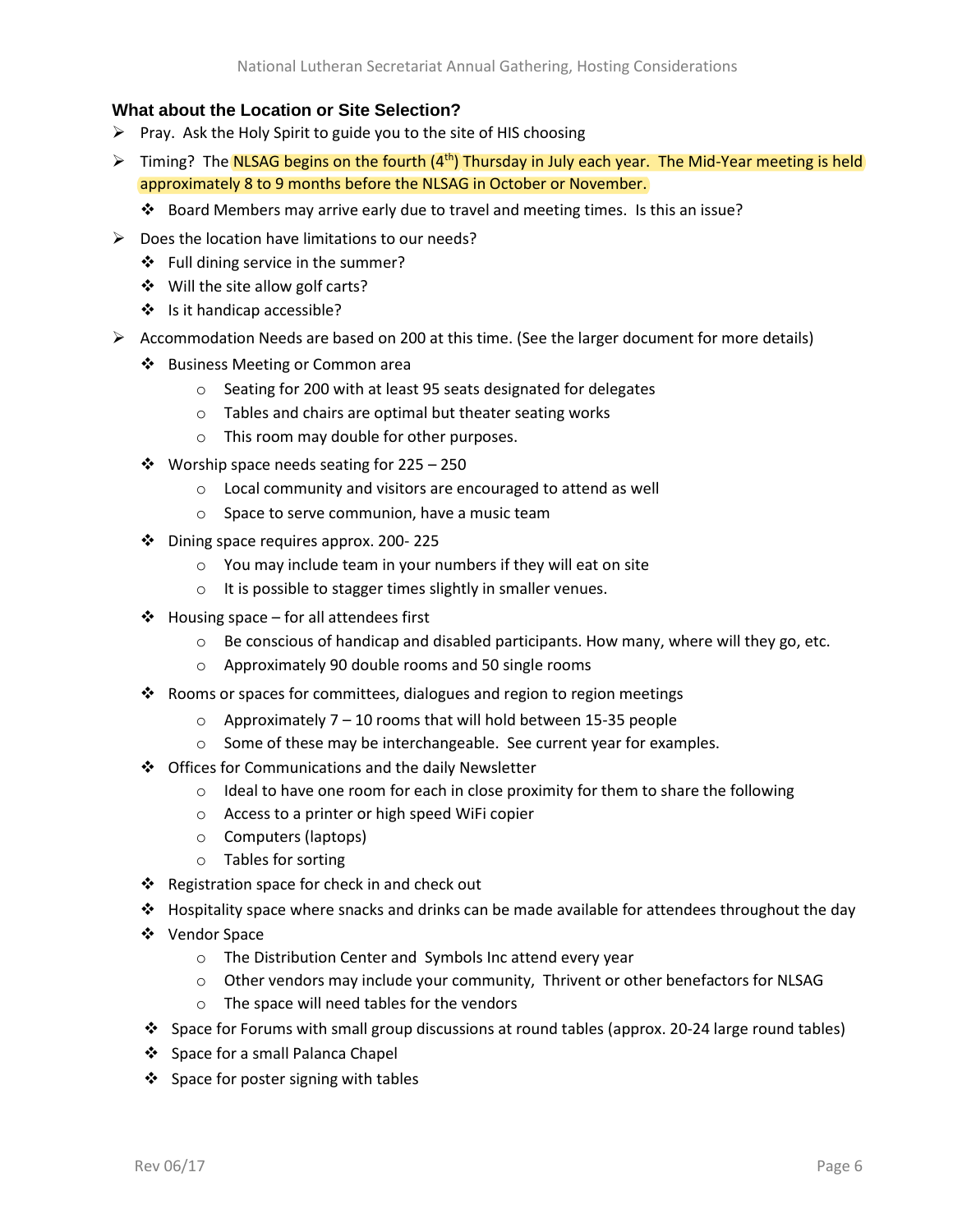#### **What are the teams that make up a Host Committee?** (See the larger document for more details)

- ➢ Chairperson
	- $\circ$  In advance, throughout the NLSAG and the wrap up the "go to" person
- $\triangleright$  Co-Chair(s)
	- $\circ$  In advance, throughout and the wrap up to complement the Chairperson's abilities
- ➢ Treasurer
	- $\circ$  One or two In advance, throughout and to wrap up finances when it is completed
	- $\circ$  Who will set up a separate account for the gathering and have 2 signers on the account
- ➢ Secretary / Records keeper
	- o To take minutes from beginning to end of all meetings
- ➢ Spiritual Director(s) (SD)
	- $\circ$  One lead SD in advance and throughout to work with the NLS SD and an SD Host team
	- $\circ$  Plus 5-9 SD's to preside over worship and share messages/meditations for 7 services
- ➢ Worship Team
	- o One lead in advance and throughout
	- $\circ$  Plus a few people to assist with creating worship services, working with the SD
	- $\circ$  6-8 people on site to be worship assistants (readers, ushers, communion assistants)
		- Other attendees may serve as worship assistants if needed
- ➢ Registration
	- $\circ$  One lead in advance and throughout that is comfortable with excel documents and email
	- $\circ$  In advance and throughout to collect and distribute information from registrations
	- o 4-8 in shifts during actual registration check in and check out
- ➢ Housing
	- $\circ$  One lead in advance and throughout to work with site facility on housing the attendees
	- $\circ$  Plus 6-8 on check-in day to help with luggage and directions to accommodations
	- o 2-4 others to handle any issues that arise and check out procedures
- ➢ Dining Room Team
	- o One /two leads in advance and throughout to be a liaison to the facility
	- o Plus 4-6 to assist with greeting attendees and serve in the dining room
- ➢ Facilities Team
	- $\circ$  One lead in advance and throughout to work out the logistics of each room's set up
	- o Plus 2-3 assistants for physical arranging that may need done
	- o Works with the site facility maintenance people
- ➢ Office / Newsletter
	- o One lead in advance and throughout to organize the office for the NLSAG
	- o Plus 4-6 reporters for the NLS Newsletter Editor to assign tasks
	- o Plus 2 photographers for the Newsletter Editor
	- o Plus 2-4 misc utility workers in the office
- $\triangleright$  Technology Team
	- $\circ$  One lead in advance and throughout to oversee AV and computer needs; assisting with sound and power point presentations for worship, speakers, business meetings, etc.
	- o Plus 2-3 to work with the facility technical people
- ➢ Hospitality Team
	- $\circ$  One / two lead people in advance and throughout to gather refreshments as needed
	- o Plus 4-6 extras to help with luggage at registration
	- o Plus 3-4 more to serve refreshments in shifts throughout the day
	- o Plus 3-4 more to serve as guides between scheduled activities
	- o Plus 2 in the mornings to serve coffee for early risers